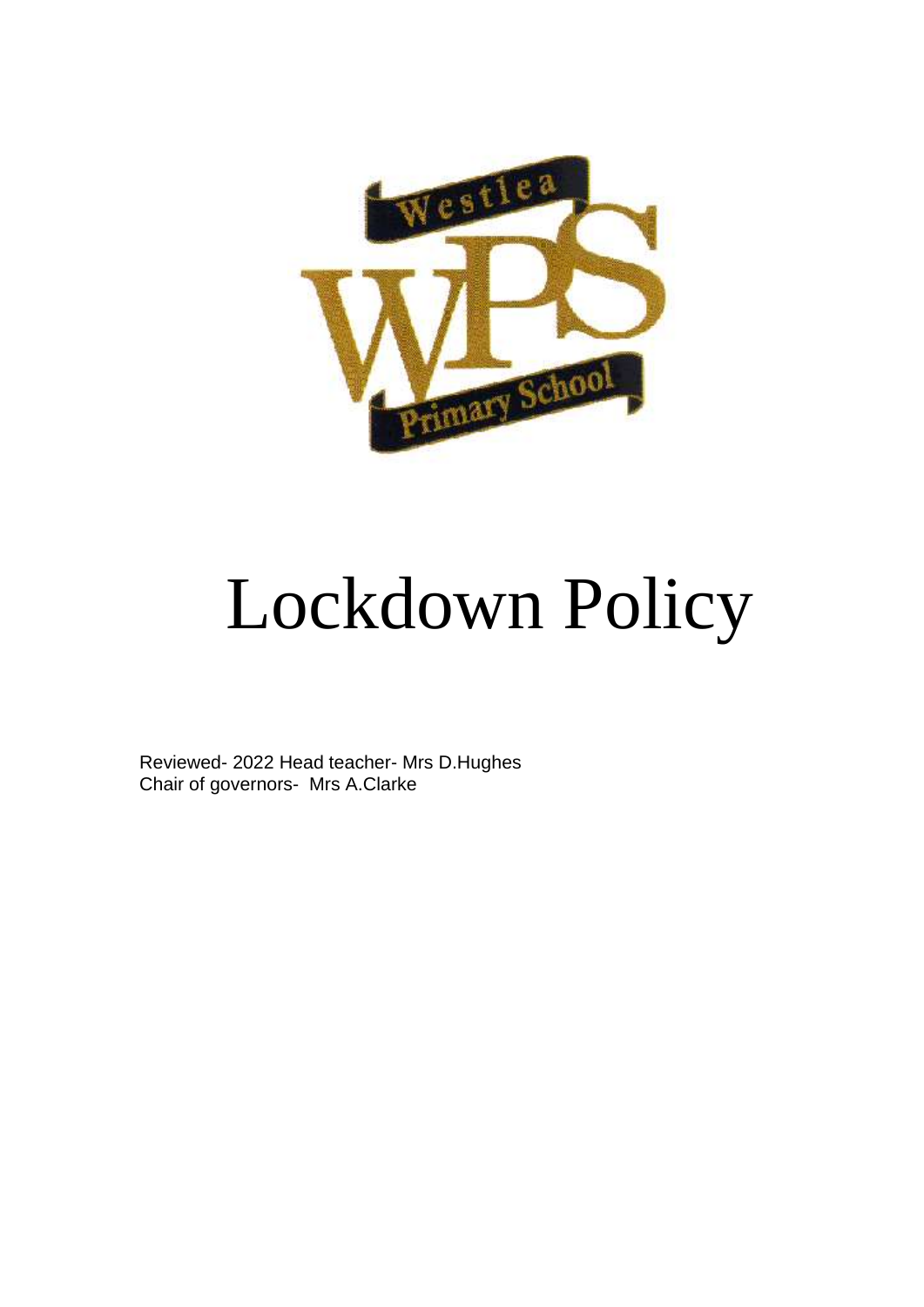# **School Lockdown Procedures**

All policies are underpinned by our child protection procedures as laid down by the child protection policy.

Lockdown procedures should be seen as a sensible and proportionate response to any external or internal incident which has the potential to pose a threat to the safety of staff and pupils in the school. Procedures should aim to minimise disruption to the learning environment whilst ensuring the safety of all pupils and staff.

Lockdown procedures may be activated in response to any number of situations, but some of the more typical might be:

• A reported incident/ civil disturbance in the local community (with the potential to pose a risk to staff and pupils in the school)

• An intruder on the school site (with the potential to pose a risk to staff and pupils)

• A warning being received regarding a risk locally of air pollution (smoke plume, gas cloud etc.)

• A major fire in the vicinity of the school

• The close proximity of a dangerous dog/animal roaming loose

The school's lockdown plan is as follows:

| <b>Action Plan</b>                                                                           |
|----------------------------------------------------------------------------------------------|
| Sound Alert - Activate lock-down procedures immediately- Verbal/phones-LOCKDOWN              |
| Dial 999                                                                                     |
| Direct all children, staff, parents and signed in visitors to the nearest safe place (this   |
| may be dependent on what and where the risk is)                                              |
| Secure rooms and take action to increase protection from attack - Lock and barricade         |
| doors and windows                                                                            |
| Close windows / blinds                                                                       |
| Turn off the lights, fans or mobile air conditioning units (this will reduce noise and the   |
| risk of exposure to any chemical/biological attack)                                          |
| Hide, sit on the floor under desks, and away from windows                                    |
| Stay as silent as possible - put any mobile devises to silent (consider writing / displaying |
| instructions on whiteboards / TV's etc as long as it can't be seen by the intruder)          |
| Ensure that students, staff and visitors are aware of an exit point in case the intruder     |
| does manage to gain access                                                                   |
| If possible, check for missing / injured students, staff and visitors                        |
| Keep doors and windows locked shut and remain inside until an all-clear has been             |
| given, or unless told to evacuate by the emergency services                                  |

- Staff will be alerted to the activation of the plan via verbal/telephone- code is LOCKDOWN.
- Pupils who are outside of the school buildings are brought inside as quickly as possible, unless this endangers them or others. If children remain outside they will move to the nearest place of safety on or off site.
- Those inside the school should remain in their classrooms.
- All external doors and, as necessary, windows are locked (depending on the circumstances, internal classroom doors may also need to be blocked)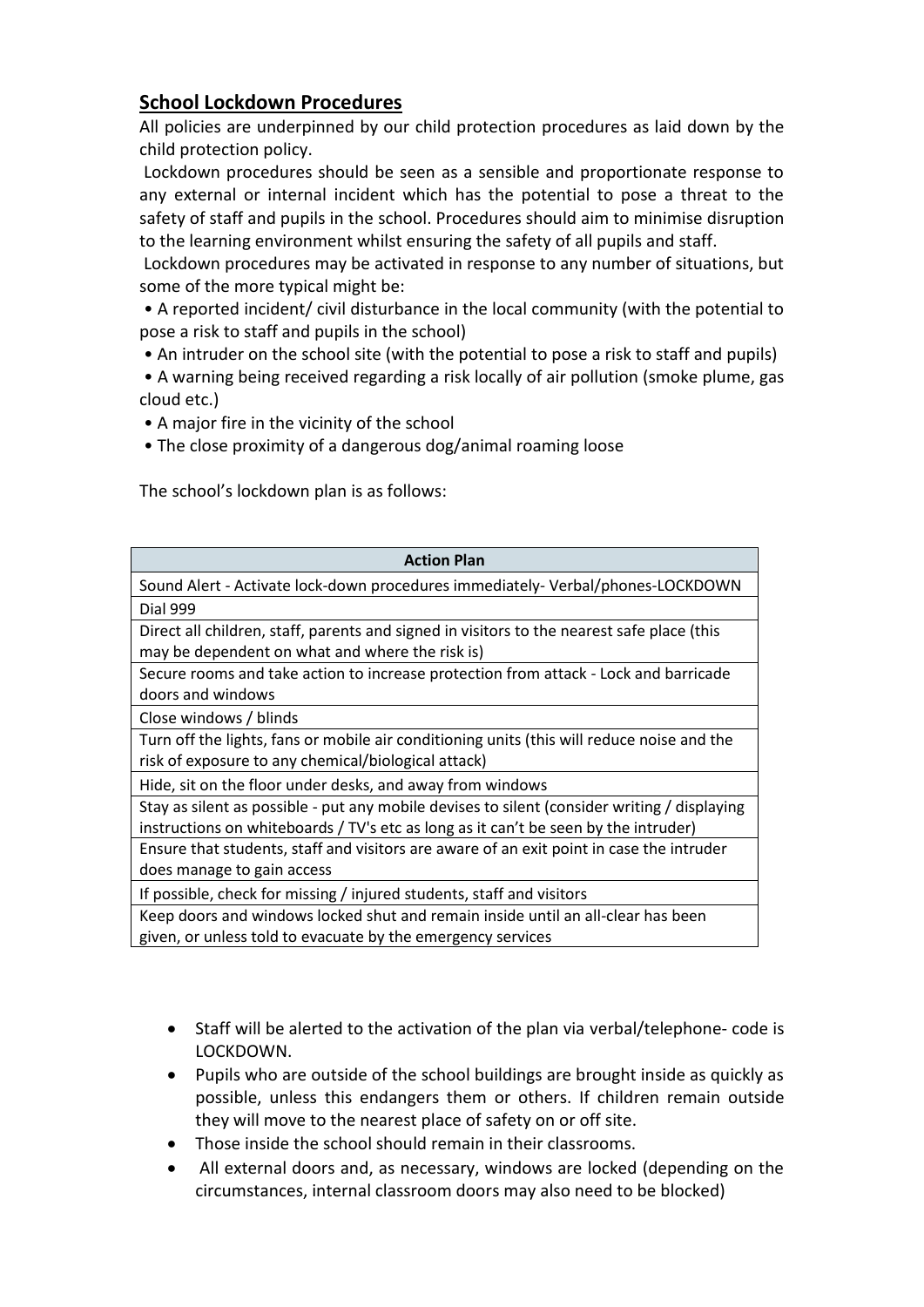- Once in lockdown mode, staff should notify the office immediately of any pupils not accounted for via telephone (mobiles to be used if an internal line not available) and instigate an immediate search for anyone missing if safe to do so.
- Staff should encourage the pupils to keep calm.
- As appropriate, communication with the Emergency Services will be established and Durham County Council notified.
- Parents will be notified as soon as it is practicable to do so via School App message.
- Pupils will not be released to parents during a lockdown
- If it is necessary to evacuate the building, the fire alarm will be sounded and everyone should leave the building and exit as stated in the school fire plan.

It is of vital importance that the school's lockdown procedures are familiar to all members of the school staff. To achieve this, the lockdown procedures will be reviewed and discussed in 'Whole School' staff meetings, twice a year.

# **Partial Lockdown**

Alert to staff: "Partial lockdown"

This may be as a result of a reported incident / civil disturbance in the local community or dangerous animal on school site with the potential to pose a risk to staff and pupils in the school. It may also be as a result of a warning being received regarding the risk of air pollution, etc.

Immediate action:

• All outside activity to cease immediately, pupil and staff to return to the building. (Staff will be alerted via verbal communication.)

All staff and pupils remain in the building and external doors and windows locked.

• Movement may be permitted within the building dependent upon circumstances but this must be supervised by a member of staff.

All situations are different, once all staff and pupils are safely inside, senior staff will conduct on-going risk assessment based on advice from the Emergency Services. This can then be communicated to staff and pupils.

"Partial lockdown" is a precautionary measure but puts the school in a state of readiness (whilst retaining a degree of normality) should the situation escalate. Emergency Services will advise as to the best course of action in respect of the prevailing threat.

# **Full Lockdown**

#### Alert to staff: LOCKDOWN

This signifies an immediate threat to the school and may be an escalation of a partial lockdown.

# **Immediate action:**

- All pupils to return to classroom.
- External doors locked. Classroom doors locked and blocked
- . Windows locked, blinds drawn, pupils sit quietly out of sight under desks.

• Register taken/head count- the office will contact each class in turn for an attendance report via telephone.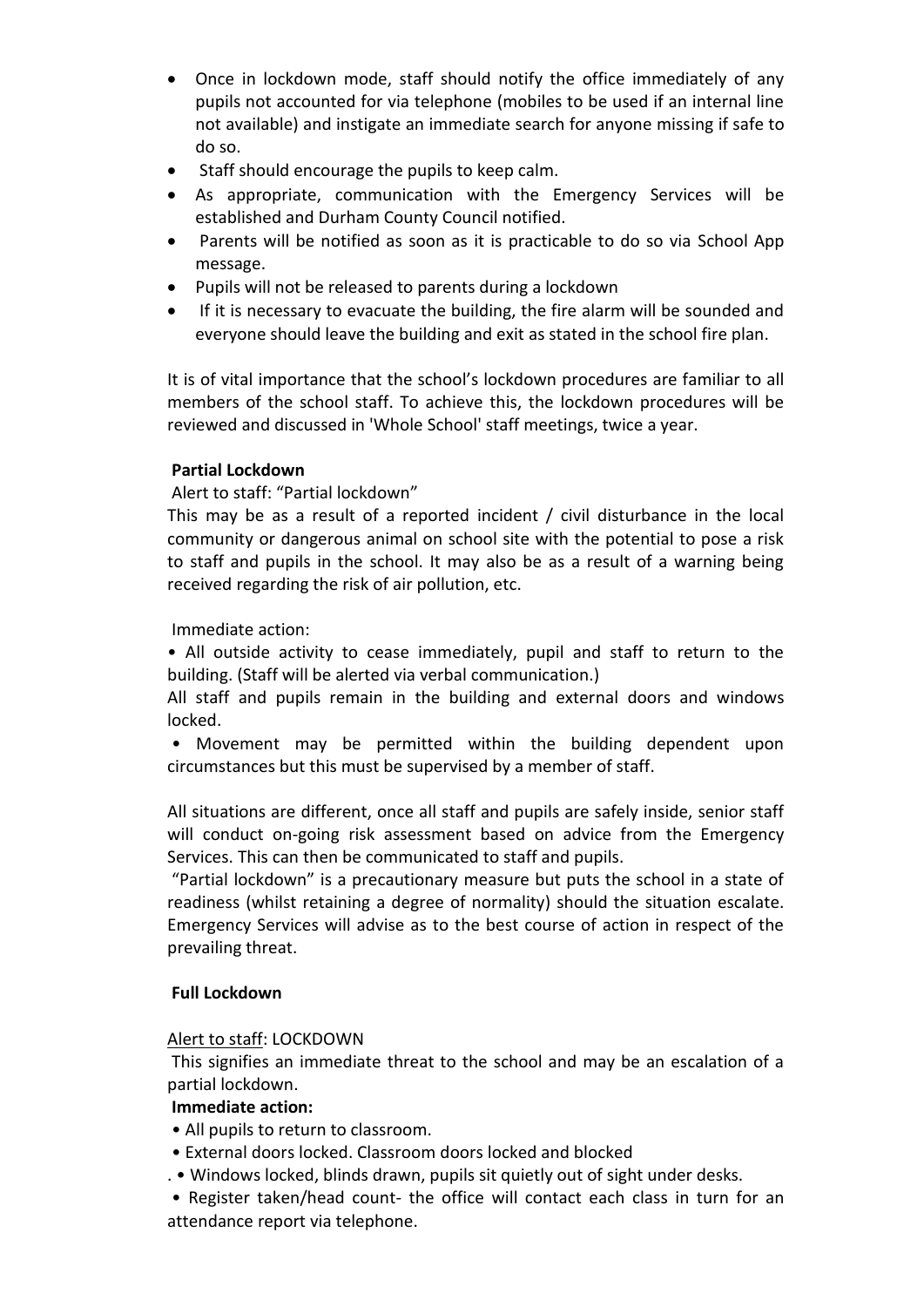• Staff and pupils remain in lock down until it has been lifted by a senior member of staff / emergency services.

• At any point during the lockdown, the fire alarm may sound, which is a cue to evacuate the building.

• During lockdown, staff will keep agreed lines of communication open, via telephone and e-mail, but will not make unnecessary calls to the central office as this could delay more important communication.

#### **Communication between parents and the school**

Advice on procedures will be given via the school website under the Parent Information' section. In the event of an actual lockdown, any incident or development will be communicated to parents as soon as is practicable. Parents will be given enough information about what will happen so that they:

• Are reassured that the school understand their concern for their child's welfare, and that it is doing everything possible to ensure his/her safety.

• Do not need to contact the school. Calling the school could tie up telephone lines that are needed for contacting emergency providers.

• Do not come to the school. They could interfere with emergency provider's access to the school and may even put themselves and others in danger

. • Wait for the school to contact them about when it is safe for you to come and collect their children, and where this will be from.

Parents will be told:

"…the school is in a full lockdown situation. During this period the office and entrances will be un-manned, external doors locked and nobody allowed in or out…"

#### **Emergency Services**

It is important to keep lines of communication open with Emergency Services as they are best placed to offer advice as a situation unfolds. The school site may or may not be cordoned off by Emergency Services depending on the severity of the incident that has triggered the lockdown.

Emergency Services will support the decision of the Headteacher with regarding the timing of communication to parents.

In the event of a prolonged lockdown or more sever scenario, Durham County Council has the capacity to provide humanitarian assistance by establishing a Reception Centre for family and friends outside of the cordoned area.

#### **Bomb Threat (sent via email or social media)**

In the event of a bomb threat, via email or social media, the SLT will:

1. NOT reply to, forward or delete the message.

2. Note the address, if sent via email.

3. Note what application has been used and what is the username/ID, if sent via social media.

4. Dial 999 and follow police guidance.

5. Preserve all web log files for the school to help the police investigation.

6. Complete an incident report form.